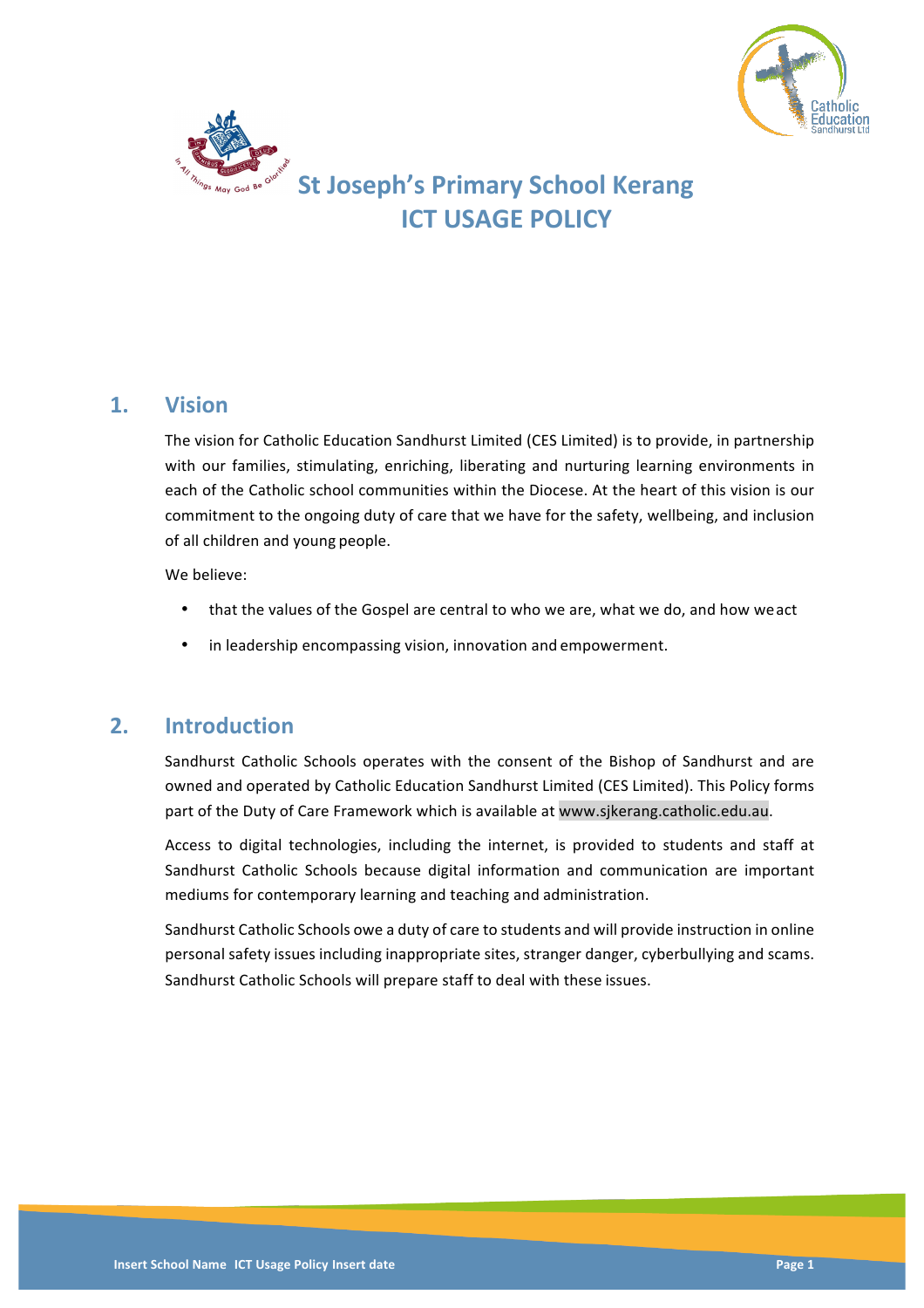### **3. Definitions**

**Computer** is either a desktop or portable laptop device that performs processes, calculations and operations based on instructions provided by a software or hardware program.

**Device** refers to a unit of physical hardware or equipment that provides one or more computing functions within a computer system. It can provide input to the computer, accept output or both. Typical hardware includes a computer mouse, speakers, printer and microphone.

**Email** means the system that enables users to send data over the internet using computers and mobile devices.

**Internet** means the system of interconnected networks that connects computers for data transmission and storage.

**Intranet** refers to a local system of computers enabling students and staff to communicate and share information within their school community.

**Mobile devices** refers to (but is not limited to) mobile phones, tablets or portable storage devices

**Network services** means the facilities and resources located on and delivered via a computerbased network including communication systems, internet and intranet services, mobile devices, electronic mail, web services, printer services, database services, back-up services, file services and network management services.

**Parents** includes parents, guardians and carers.

**Social networking** means web-based services that allow individuals to create their own online profiles and communicate with each other by voice, chat, instant message, image sharing, video conference and blogs in a virtual community.

### **4. Purpose**

*"The digital world is characteristic of the contemporary world...the web and social networks*  have created a new way to communicate and bond...Yet to understand this phenomenon as a *whole, we need to realise that, like every human reality, it has its share of limitations and deficiencies." Pope Francis, Christus vivit, 2019.*

In using and managing internet and network services, students and staff in Sandhurst Catholic Schools are expected to respect the rights and privacy of all persons. They are called upon to respect the dignity of every human person. CES Limited and school communities, educate students in the use of information and communication technologies to assist them to become responsible users, creators and publishers in the digital environment.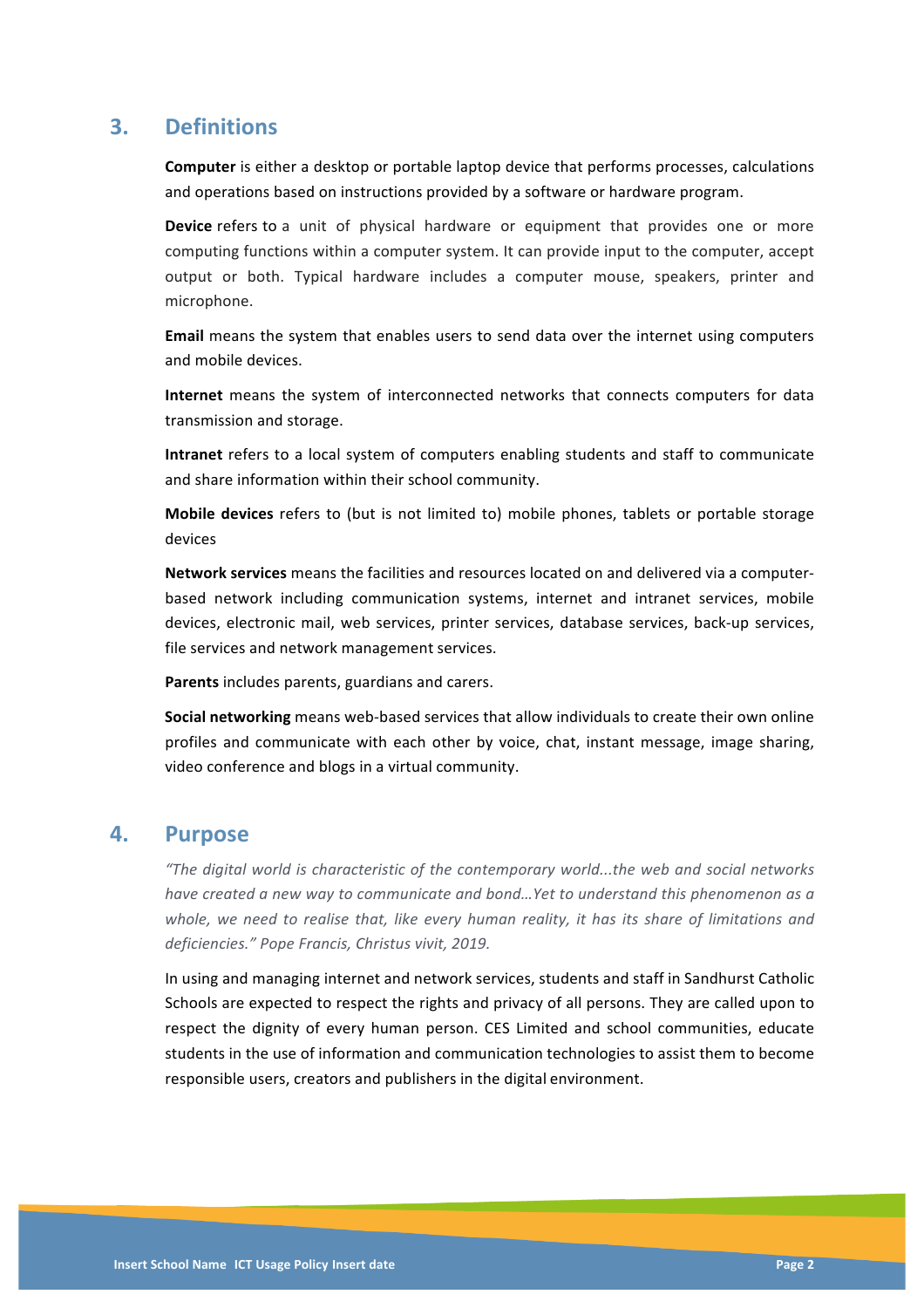## **5. Principles**

The use of digital technologies within our school by staff and students at Sandhurst Catholic Schools is underpinned by the following principles and understanding that:

- digital technologies provide valuable opportunities for staff and students to collaborate, connect and create with peers, colleagues, experts and the wider community
- online behaviour will at all times demonstrate respect for the dignity of each person in the community
- users will behave in a manner that is ethical when using the internet and network services (even for personal communication)
- Catholic beliefs and ethos of the school, and professional expectations and standards required by teachers are demonstrated in the way the technologies are used
- inappropriate online behaviour, including cyberbullying, will not be tolerated from any members of Sandhurst Catholic school communities.

### **6. Scope**

This CES Limited policy applies to members of Sandhurst Catholic school communities in the use of digital technologies. It applies to all computers, devices, internet and network services, information and communication technologies, applications and systems provided, operated and managed by Sandhurst Catholic Schools.

This policy does not apply to curriculum content. The curriculum and teaching practices and pedagogy are outlined in documents related to learning and teaching programs.

### **7. Policy Statement**

All Sandhurst Schools will promote educational excellence and enhance the student learning environment through use of a range of technological and multimedia equipment.

Access to internet and network services is overseen by CES Limited Office to staff and students of Sandhurst Catholic Schools for educational and administrative purposes.

A range of technology platforms, including Google Suite, provide access to a suite of digital technologies. The information, communication and learning technologies used by students in classrooms will be appropriate to the age and development of students.

These technologies are used to support educational, administrative and professional learning within and between Sandhurst Catholic Schools and others. They also enable effective communication with school communities and enable partnerships with teachers for the education of children.

Access rights assigned to students and staff at Sandhurst Catholic Schools will be determined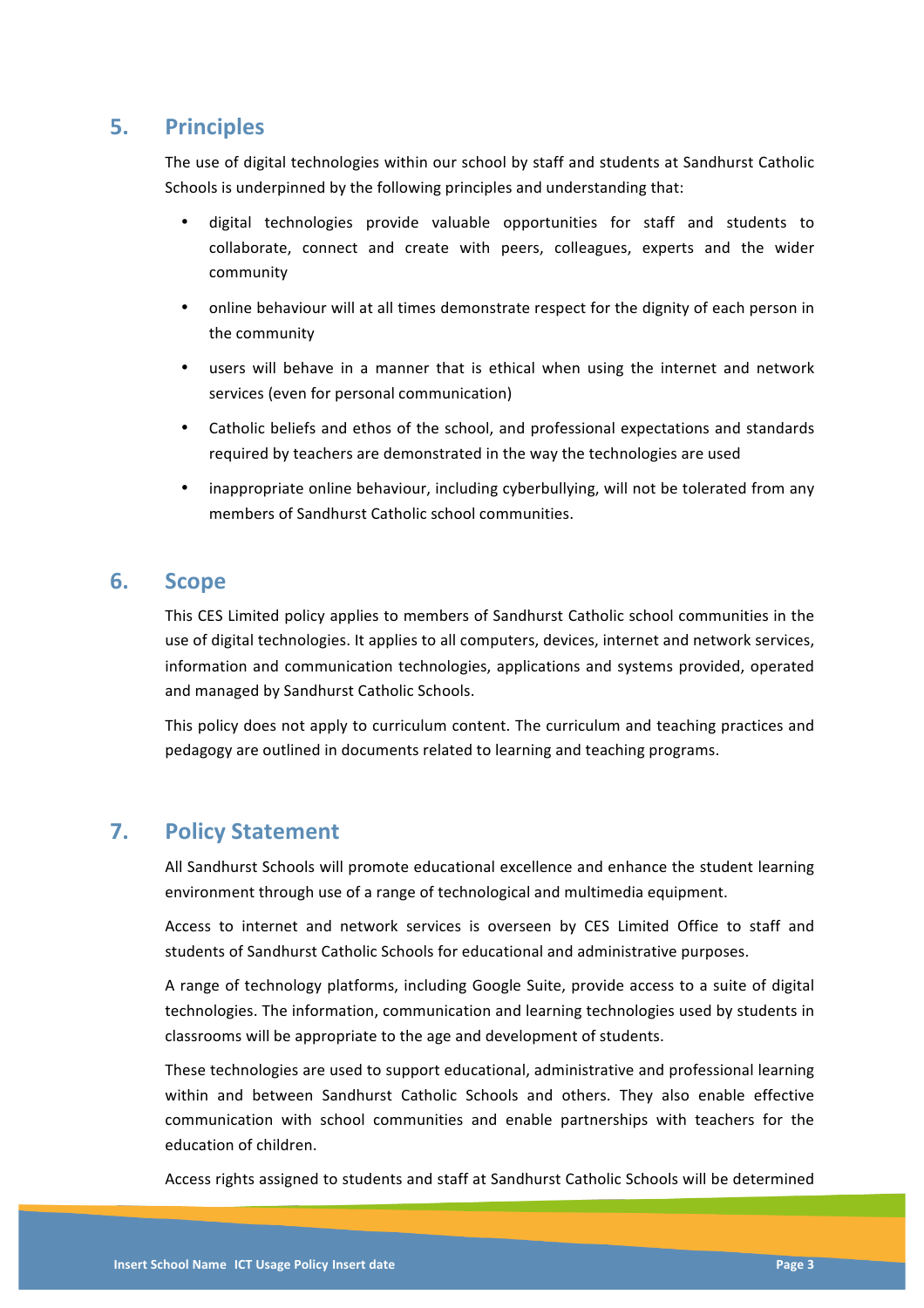by the Principal and may vary as educational and administrative purposes change.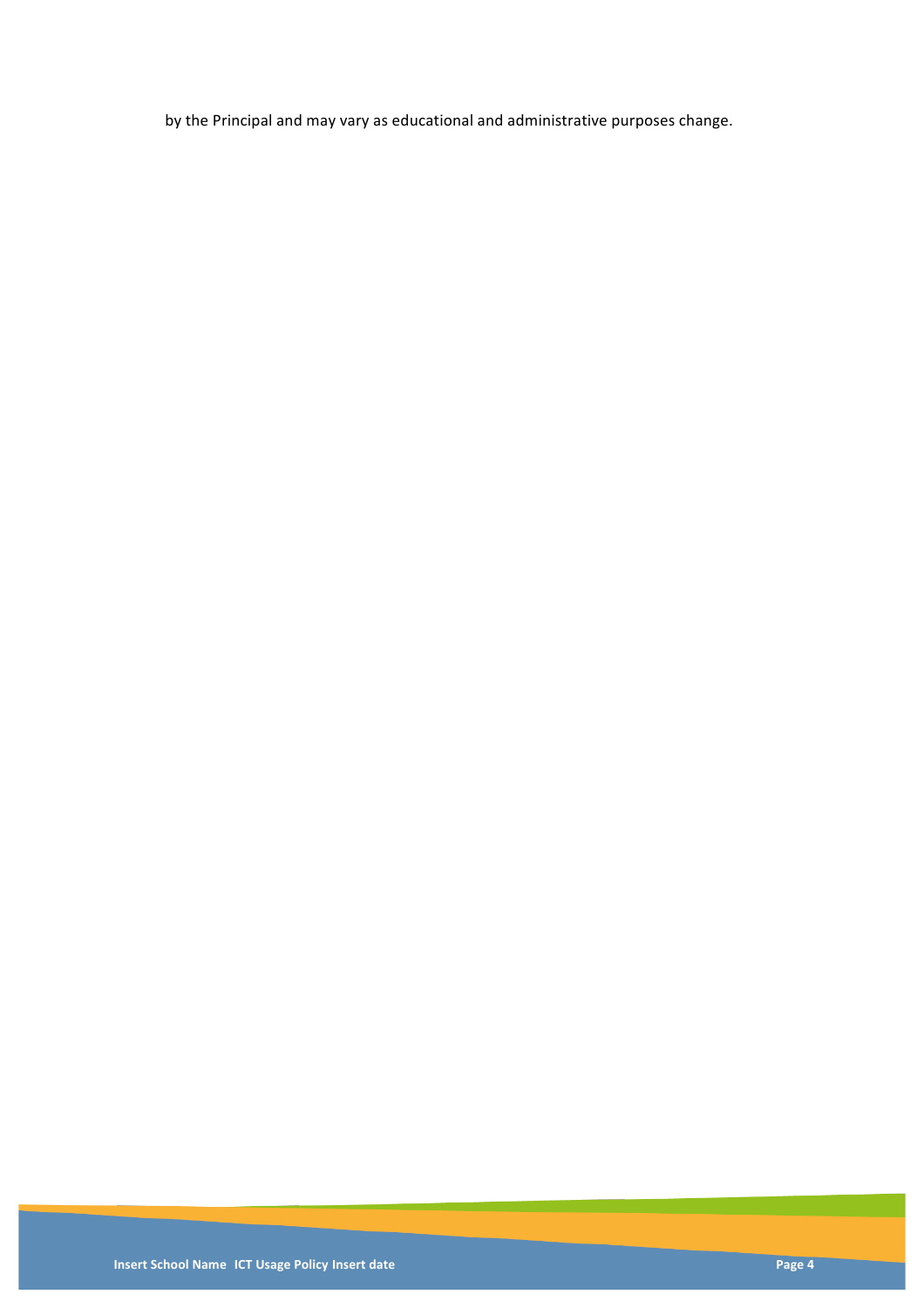Students and staff at Sandhurst Catholic Schools may not use the internet and network services provided for commercial purposes, either offering or acquiring goods or services for personal use. The services cannot be used for political lobbying or for sending unnecessary communications.

### **8. Expectations of users**

All students and staff at Sandhurst Catholic Schools are required to use the internet and network services in accordance with this policy. Any use of devices or services that may be questionable, offensive, and controversial or against the Catholic ethos is unacceptable. This includes personal communication with students on matters not related to curriculum or education. These standards apply whenever CES Limited Office/Sandhurst Catholic Schools equipment or communication lines are used, including use from home or other non-school location and when a private account is used.

All Sandhurst Catholic Schools will communicate the rules regarding personal use of mobile and other electronic devices and responses to breaches of these rules to school communities.

#### **8.1** Non-compliance with this policy

Disciplinary action may be undertaken by Sandhurst Catholic Schools against any student or staff member who is found to be inappropriately using the provided internet, network services or mobile device. Principals will determine the disciplinary measures to be undertaken in accordance with other policies and guidelines. These measures are outlined in staff handbooks or the Acceptable User Agreement for students used by Sandhurst Catholic Schools.

### **8.2 Duty of Care**

Sandhurst Catholic Schools will provide instruction to students in online personal safety issues including inappropriate sites, stranger danger, cyberbullying and scams. Staff in Sandhurst Catholic Schools are provided with professional learning to assist them to deal with these issues. School staff in conjunction with the Principal will identify any risk management issues and follow protocols for managing, recording, monitoring, and minimizing risks.

#### **8.3 Monitoring**

#### **Students**

Online activities may be monitored or reviewed to assess network efficiency, examine system security and to investigate alleged breaches of this policy.

#### **Staff**

An authorised person (e.g. a Principal, or other CES Limited staff member) can monitor use of CES Limited ICT resources. Server logs may also be used in an investigation of an alleged breach of this policy.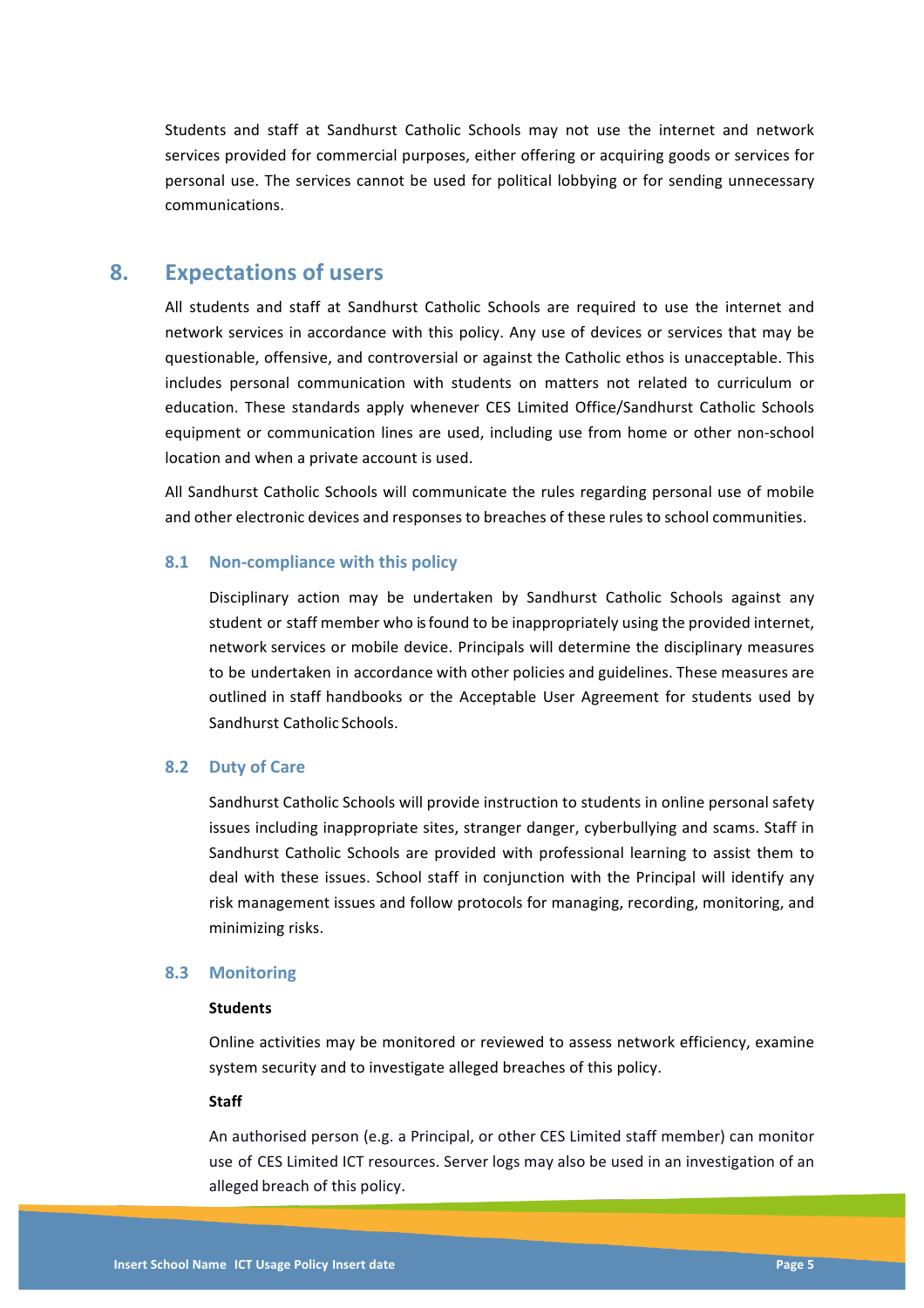#### **Security**

To minimise risk to CES Limited information and communication networks from viruses and intrusions, current virus screening software is to activate and where appropriate, passwords are to be used by staff and students of Sandhurst Catholic Schools. Firewalls are to be maintained. The management of system protocols and configurations are the responsibility of the staff authorised by the school or CES Limited. Non-authorised staff and students are not permitted to have access to these levels of system management.

#### **Email**

Email service is provided for educational and administrative purposes. Staff and students at Sandhurst Catholic Schools must identify themselves appropriately by using a signature block at the bottom of the email message that includes their name, school phone number and postal address. Sandhurst Catholic Schools advise students and staff that they may be held accountable for the email they create and distribute using the network.

#### **Websites**

Sandhurst Catholic Schools may create, or have created, websites with the approval of the Principal in the school. These websites must be established and maintained in accordance with CES Limited policies and guidelines and relevant legislation.

#### **Social networking**

Provision of social networking for students must be related to an educational purpose. This is at the discretion of the Principal.

### **9. Acceptable Use Agreements**

### **Students**

Sandhurst Catholic Schools provides students and parents, guardians and/or carers with the following:

- A copy of the school's Acceptable use Agreement
- A copy of this policy
- Code of Conduct for students.

The Acceptable Use Agreement is provided in full for consideration by all signatories. The Agreement is to be signed by the student, parent, guardian and/or carer and school representative before the student is given access to and use of a school's internet, network services and devices.

### **Staff**

Staff are required to use the internet and network services in accordance with this and other policies. Sandhurst Catholic Schools provides staff with the following:

A copy of this policy